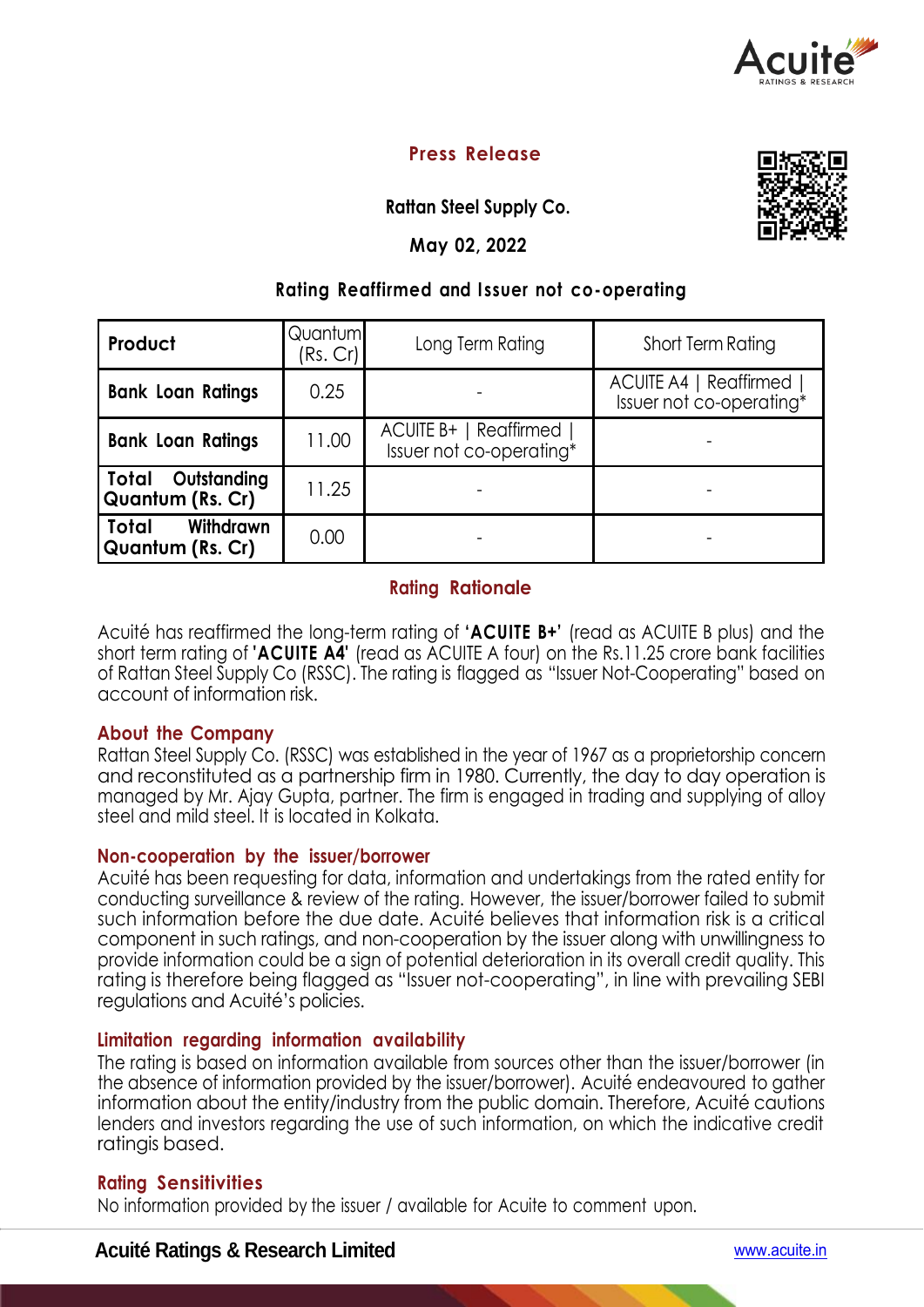## **Material Covenants**

None

#### **Liquidity Position**

No information provided by the issuer / available for Acuite to comment upon.

#### **Outlook**

Not Applicable

#### **Key Financials**

The rated entity has not shared the latest financial statements despite repeated requests.

#### **Status of non-cooperation with previous CRA**

CRISIL, vide its press release dated October 19, 2021 had denoted the rating of Rattan Steel Supply Co as 'CRISIL B/Stable/A4; ISSUER NOT COOPERATING'.

#### **Any other information**

Not Applicable

#### **Applicable Criteria**

• Application Of Financial Ratios And Adjustments: https://www.acuite.in/view-rating-criteria-53.htm

- Default Recognition: https://www.acuite.in/view-rating-criteria-52.htm
- Trading Entitie: https://www.acuite.in/view-rating-criteria-61.htm

## **Rating History**

| <b>Date</b>    | Name of<br><b>Instruments/Facilities</b> | Term          | Amount (Rs.<br>Cr) | <b>Rating/Outlook</b>               |  |
|----------------|------------------------------------------|---------------|--------------------|-------------------------------------|--|
| 15 Feb<br>2021 | Cash Credit                              | Long<br>Term  | 11.00              | ACUITE B+<br>Stable<br>(Reaffirmed) |  |
|                | <b>Bills Discounting</b>                 | Short<br>Term | 0.25               | <b>ACUITE A4 (Reaffirmed)</b>       |  |
| 20 Nov<br>2019 | <b>Bills Discounting</b>                 | Short<br>Term | 0.25               | ACUITE A4 (Assigned)                |  |
|                | Cash Credit                              | Long<br>Term  | 11.00              | ACUITE B+   Stable<br>(Reaffirmed)  |  |
| 12 Jul 2019    | Cash Credit                              | Long<br>Term  | 11.00              | ACUITE B+<br>Stable<br>(Reaffirmed) |  |
| 04 May<br>2018 | Cash Credit                              | Long<br>Term  | 11.00              | ACUITE B+   Stable<br>(Assigned)    |  |

k.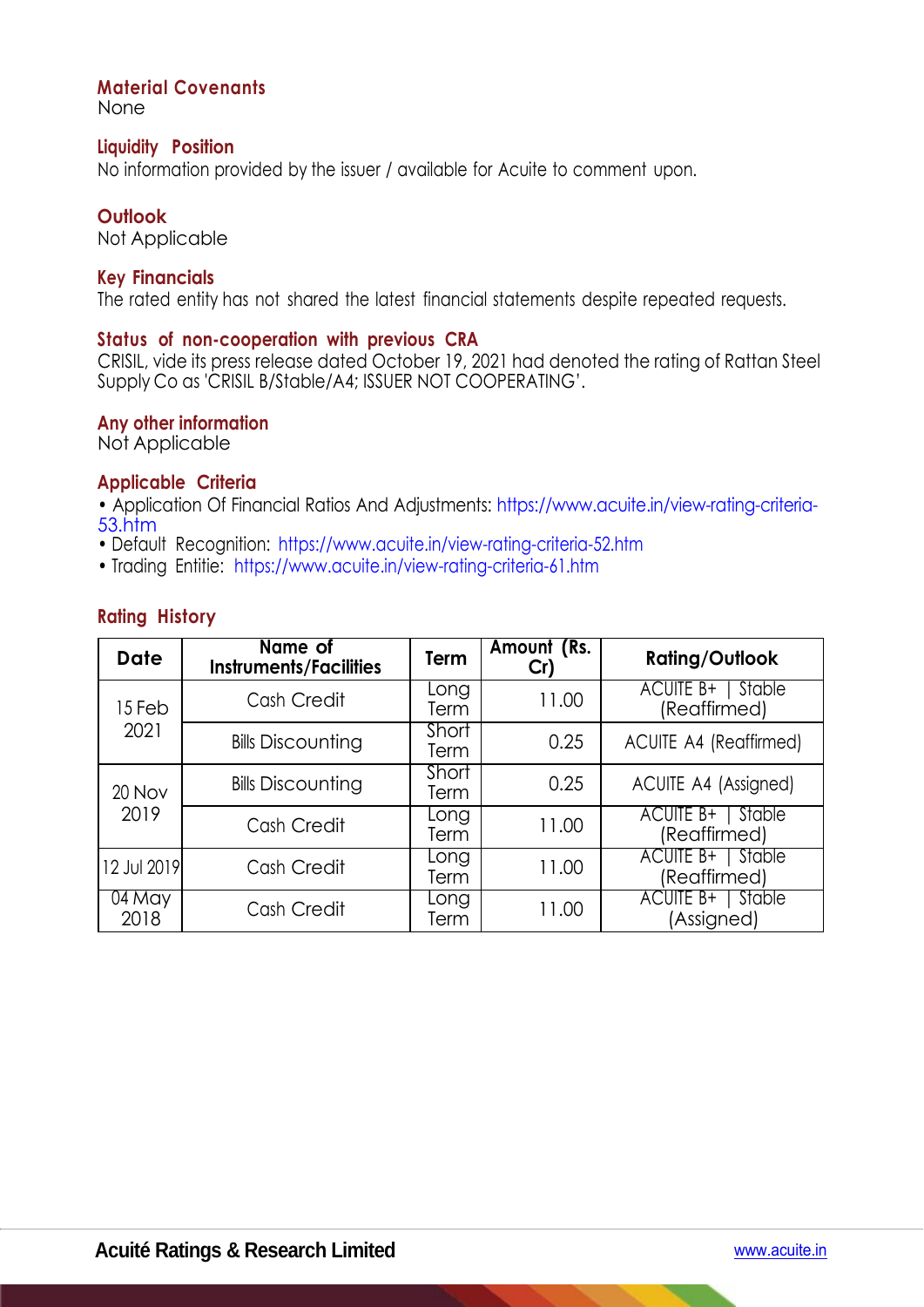# **Annexure - Details of instruments rated**

| Lender's<br><b>Name</b>           | <b>ISIN</b>       | <b>Facilities</b>                                                       | Date Of<br><b>Issuance</b> | Coupon<br>Rate | Maturity<br><b>Date</b>                        | <b>Quantum</b><br>(Rs. Cr.) | Rating                                                         |
|-----------------------------------|-------------------|-------------------------------------------------------------------------|----------------------------|----------------|------------------------------------------------|-----------------------------|----------------------------------------------------------------|
| Punjab<br>National<br><b>Bank</b> | Not               | <b>Bills</b><br>Applicable Discounting Applicable Applicable Applicable | Not                        | <b>Not</b>     | <b>Not</b>                                     | 0.25                        | <b>ACUITE A4</b><br>Reaffirmed<br>Issuer not co-<br>operating* |
| Punjab<br>National<br><b>Bank</b> | Not<br>Applicable | Cash<br>Credit                                                          | Not                        | <b>Not</b>     | <b>Not</b><br>Applicable Applicable Applicable | 11.00                       | <b>ACUITE B+</b><br>Reaffirmed<br>Issuer not co-<br>operating* |